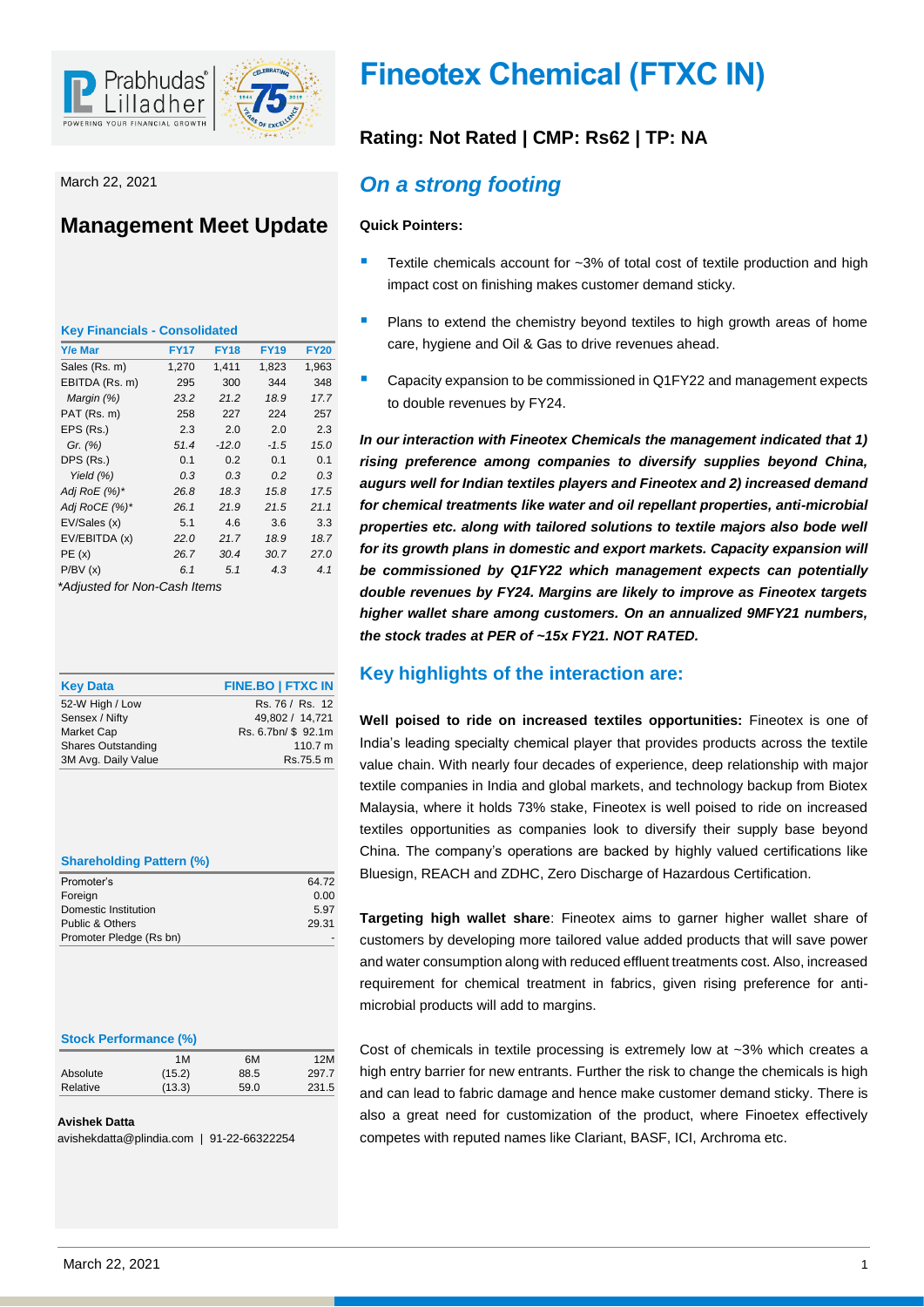**Diversifying beyond textiles**: Leveraging expertise in textiles specialties the company is targeting new growth opportunities in Home Care, Cleaning, Hygiene and Drilling Specialty Chemicals. Within the home care and hygiene, Fineotex plans to collaborate with leading branded detergent manufacturers for their polymer requirements. The company also has speciality chemical offerings in Oil and Gas space.

**Innovative technology to control mosquito menace**: A Mosquito life cycle control product has been developed by the R&D team of Biotex. It is a nontoxic ecofriendly solution with European technology to control mosquito life cycle. The same has been approved by Ministry of Health Malaysia, Singapore PUB, European Union, NSF and relevant authorities in Vietnam and Cambodia. However, the product is yet to be approved by the Indian authorities.

**Synergistic relation with Biotex, Malaysia**: Fineotex shares a highly synergistic relation with Biotex Malaysia and acquired 60% stake in 2011 for USD1.8mn and currently holds 73% stake in Biotex. While Fineotex has over 400 products spanning entire textile value chain from pre-treatment to finishing, Biotex has over 50 products and is into development of products for high end super speciality textile chemicals. Also Fineotex mainly targets domestic customers, while Biotex focusses more on international customers.

**Targeting global markets**: Backed by end to end product offerings for entire textile value chain, the company exports its products to over 60 countries and accounts for 52% of FY20 sales. The company has presence across key international textile hubs, such as Brazil, Bangladesh, Germany, Indonesia, Malaysia, Thailand, USA and Vietnam. The company competes with Huntsman, Archroma, etc. globally.



**Fineotex exports to 60 countries accounted for 52% of FY20 sales**

*Source: Company, PL*

**Expansion to double capacity**: Fineotex has two plants in Maharashtra (36,500MT) and Malaysia (6,500MT) currently operating at ~55% capacity. With plant optimum capacity at 75% and plans to diversify beyond textiles to home care, hygiene and oil & drilling chemical, the company will commission 36,000MT by Q1FY22E at Ambernath. Management expects the modern plant can potentially double revenues by FY24 once utilization rates improve and capex gets funded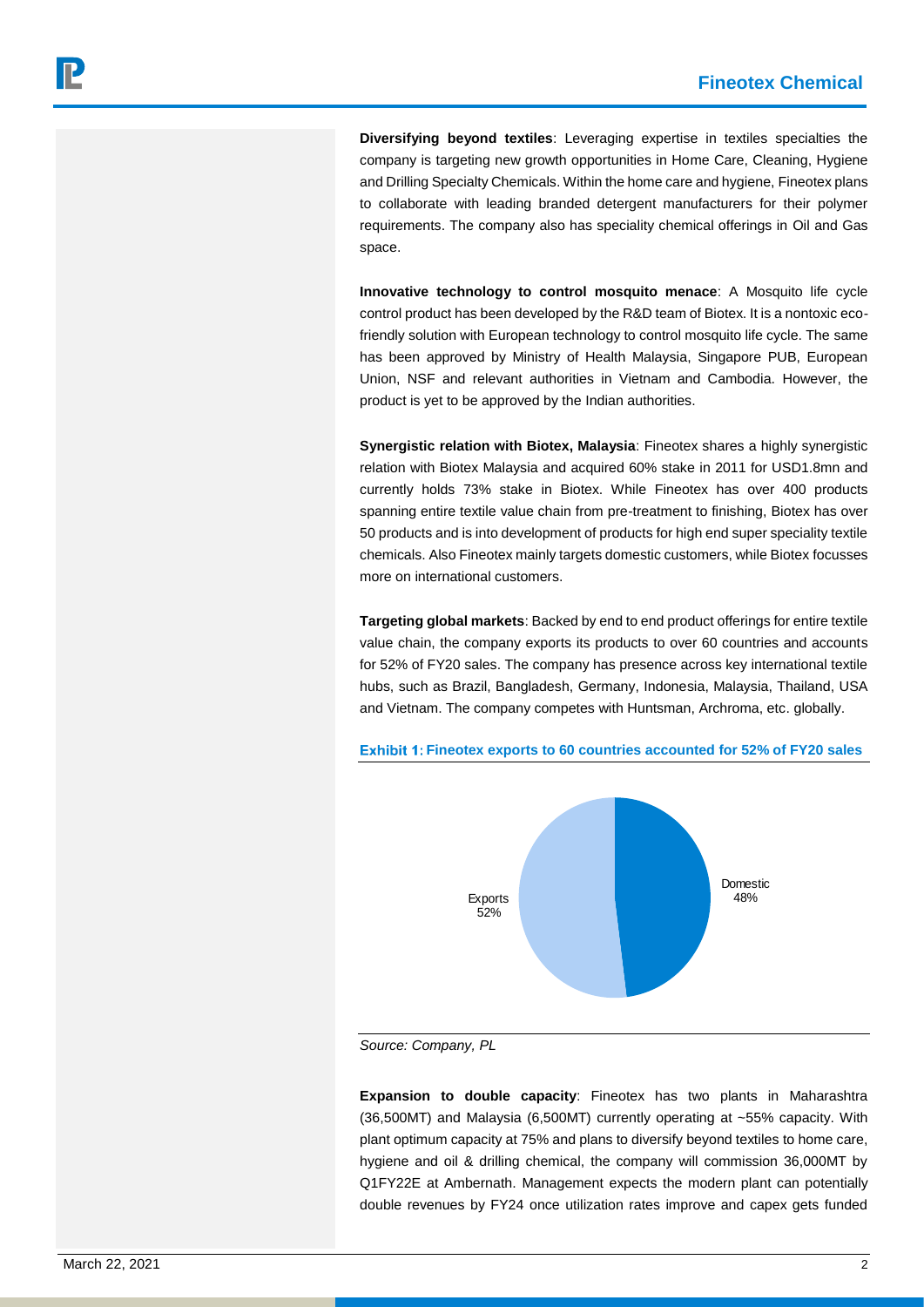6,500

from internal accruals. Fineotex has overall asset turn of over 6x and expects to maintain even for new investment.



36,500

**Exhibit 2: Fineotex capacity buildup** 

*Source: Company, PL*

 - 10,000 20,000 30,000 40,000 50,000 60,000

**M T**

**Marquee customer list**: The company has reputed clientele in textiles such as Raymond, Himmatsingka, Chenab Textile, Vardhman Textile, Mahavir Spinning, Reliance Industries, Indocount, Nahar, the Aditya Birla group.

72,500 6,500

Current Q1FY22

**Financial analysis:** Fineotex consolidated revenues increased at a CAGR of 16% over FY17-20. However, led by lower gross margins and higher cost, EBIDTA increased at 6%CAGR to Rs348m in FY20. EBIDTA margins for FY20 were at 17.4% vs 21.9% in FY17. FY20 PAT was at Rs269mn vs Rs291mn in FY17, due to lower other income and higher depreciation.

**9MFY21 financials bounce back sharply**: For 9MFY21, while revenues were at Rs1.4bn (-6%YoY) due to weak Q1 given pandemic restrictions, EBIDTA was at Rs277mn (+4%YoY) and PAT was at Rs326mn (+60%YoY) due to higher other income of Rs146mn (+517%YoY). 9MFY21 EBIDTA margins were at 19.3% (+190bps YoY) and Q3FY21 margins were at 23.3% (+790bps YoY).

**Liquid BS**: Fineotex maintains a highly liquid BS with net cash of Rs500m as on Q3FY21.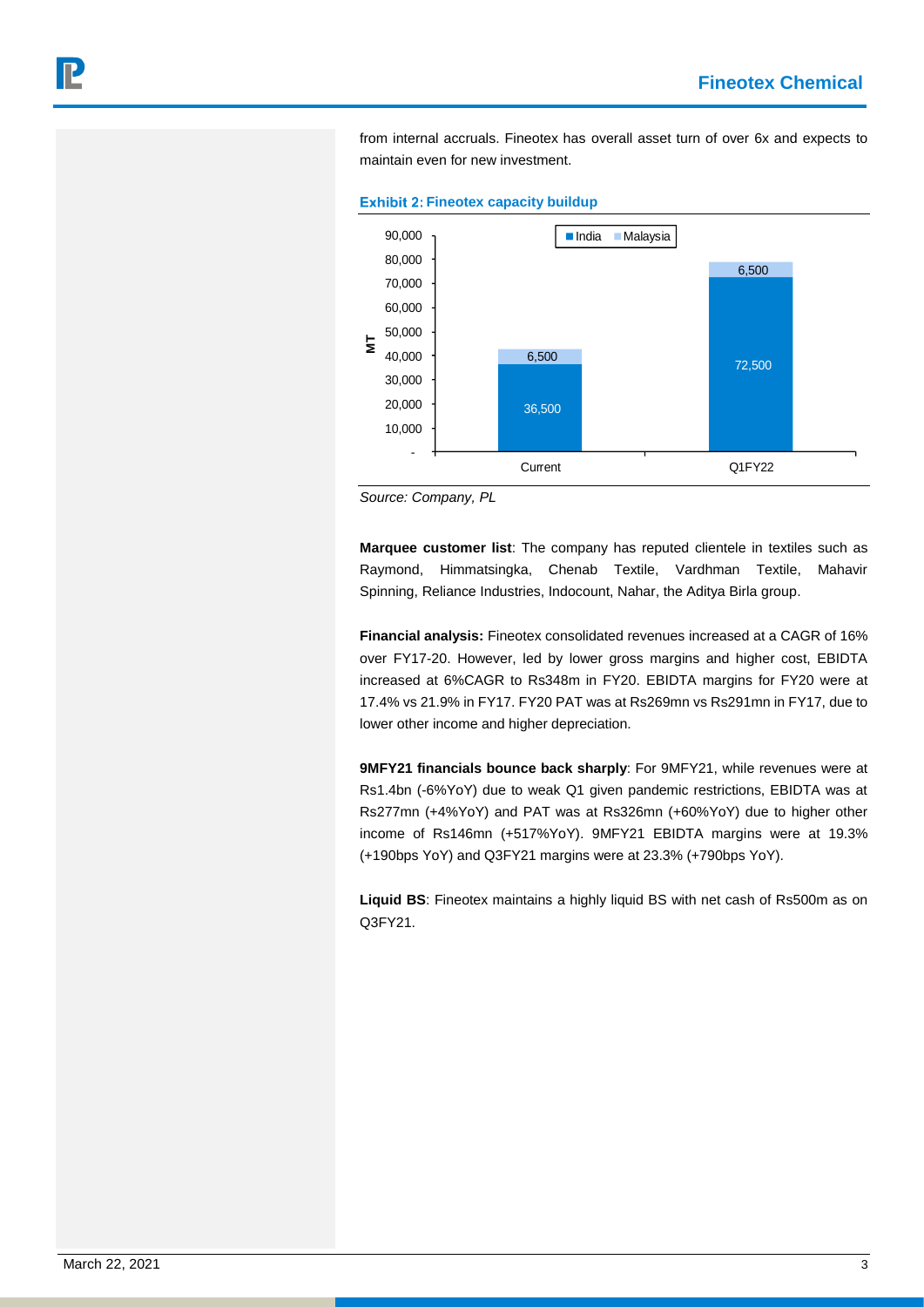## **Exhibit 3: Q3FY21 Consolidate result Overview (Rs mn)**

| Y/e March                     | Q3FY21         | Q3FY20 | YoY gr. (%) | Q2FY21 | <b>9MFY21</b> | <b>9MFY20</b> | YoY gr. (%) |
|-------------------------------|----------------|--------|-------------|--------|---------------|---------------|-------------|
| <b>Net Sales</b>              | 584            | 521    | 12.1        | 547    | 1,435         | 1,528         | (6.1)       |
| Cost of material consumed     | 235            | 245    | (4.1)       | 245    | 613           | 713           | (14.0)      |
| Purchase of stock in trade    | 116            | 66     | 75.0        | 107    | 323           | 233           | 38.5        |
| Changes in inventories        | (2)            | 19     | (109.1)     | 6      | (18)          | 20            | (189.8)     |
| RM cost                       | 350            | 331    | 5.7         | 359    | 918           | 966           | (4.9)       |
| <b>GP</b>                     | 234            | 190    | 23.2        | 188    | 517           | 562           | (8.0)       |
| GP(%)                         | 40.1           | 36.5   |             | 34.4   | 36.0          | 36.8          |             |
| Employee benefits expense     | 26             | 21     | 25.2        | 20     | 61            | 62            | (0.6)       |
| Other expenses                | 72             | 89     | (19.4)      | 69     | 178           | 233           | (23.7)      |
| Operating expenses            | 447            | 440    | 1.6         | 448    | 1,158         | 1,261         | (8.2)       |
|                               |                |        |             |        |               |               |             |
| <b>EBITDA</b>                 | 136            | 80     | 69.9        | 100    | 277           | 266           | 4.0         |
| Margin (%)                    | 23.3           | 15.4   |             | 18.2   | 19.3          | 17.4          |             |
| Depreciation                  | $\overline{4}$ | 3      | 31.2        | 3      | 11            | 8             | 27.5        |
| <b>EBIT</b>                   | 132            | 77     | 71.4        | 96     | 266           | 258           | 3.2         |
|                               |                |        |             |        |               |               |             |
| Finance cost                  | $\overline{2}$ | 2      | 10.2        | 1      | 4             | 5             | (5.1)       |
| Other Income                  | 55             | 31     | 74.5        | 38     | 146           | 24            | 517.2       |
|                               |                |        |             |        |               |               |             |
| PBT before exceptional items  | 185            | 107    | 73.2        | 133    | 408           | 277           | 47.2        |
| Exceptional Income / Expenses |                |        |             |        |               |               |             |
| <b>PBT</b>                    | 185            | 107    | 73.2        | 134    | 408           | 277           | 47.2        |
|                               |                |        |             |        |               |               |             |
| Tax expenses                  | 51             | 26     | 97.2        | 23     | 82            | 72            | 12.5        |
|                               |                |        |             |        |               |               |             |
| <b>PAT</b>                    | 134            | 81     | 65.5        | 112    | 326           | 204           | 59.5        |

*Source: Company, PL*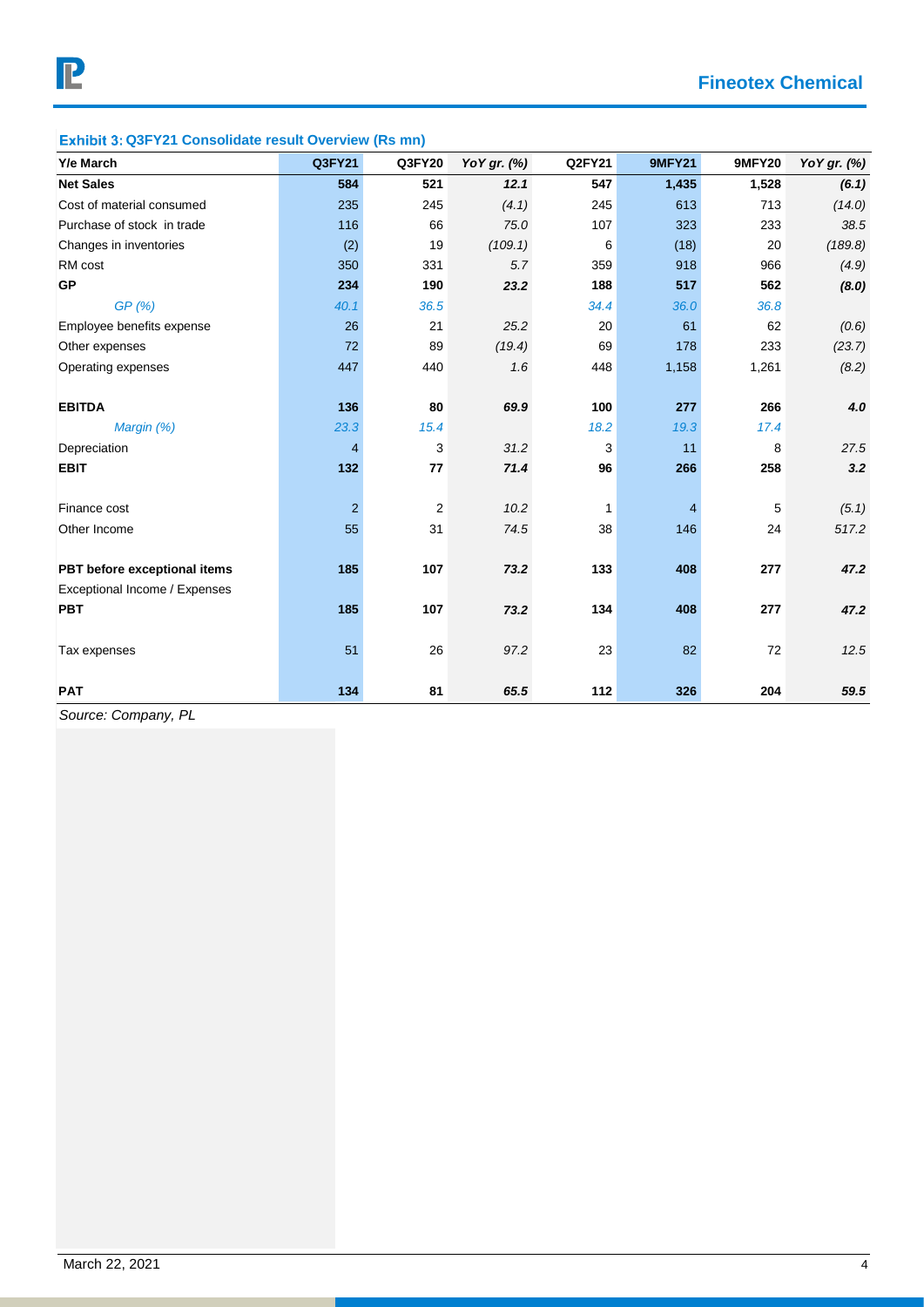# **Fineotex Chemical**

|         | <b>Analyst Coverage Universe</b>    |            |        |                         |
|---------|-------------------------------------|------------|--------|-------------------------|
| Sr. No. | <b>Company Name</b>                 | Rating     | TP(Rs) | <b>Share Price (Rs)</b> |
|         | Aarti Industries                    | <b>BUY</b> | 1,314  | 1,159                   |
| 2       | <b>Bharat Petroleum Corporation</b> | <b>BUY</b> | 505    | 455                     |
| 3       | GAIL (India)                        | Accumulate | 139    | 134                     |
| 4       | Gujarat Gas                         | <b>BUY</b> | 528    | 380                     |
| 5       | Hindustan Petroleum Corporation     | <b>BUY</b> | 315    | 230                     |
| 6       | Indian Oil Corporation              | <b>BUY</b> | 124    | 96                      |
| 7       | Indraprastha Gas                    | <b>BUY</b> | 662    | 557                     |
| 8       | Mahanagar Gas                       | <b>BUY</b> | 1,313  | 1,129                   |
| 9       | <b>NOCIL</b>                        | <b>BUY</b> | 182    | 143                     |
| 10      | Oil & Natural Gas Corporation       | <b>BUY</b> | 125    | 97                      |
| 11      | Oil India                           | Accumulate | 117    | 113                     |
| 12      | Petronet LNG                        | <b>BUY</b> | 403    | 242                     |
| 13      | <b>Reliance Industries</b>          | <b>BUY</b> | 2,232  | 2,008                   |

### **PL's Recommendation Nomenclature (Absolute Performance)**

| Buy                      | $: >15\%$                         |
|--------------------------|-----------------------------------|
| <b>Accumulate</b>        | 5% to 15%                         |
| Hold                     | $: +5\%$ to $-5\%$                |
| Reduce                   | $: -5\%$ to -15%                  |
| Sell                     | : $<$ -15%                        |
| Not Rated (NR)           | : No specific call on the stock   |
| <b>Under Review (UR)</b> | : Rating likely to change shortly |
|                          |                                   |